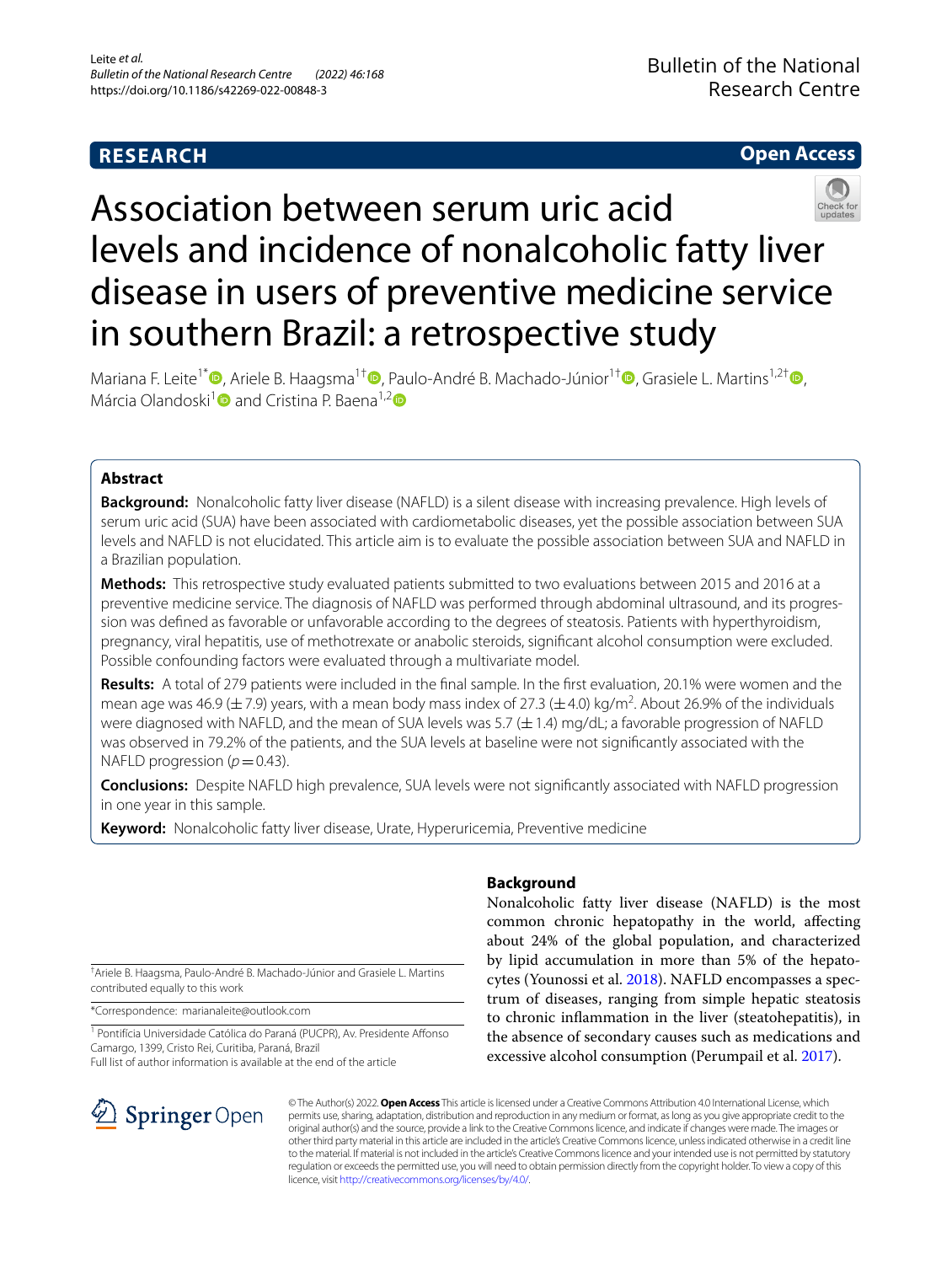The clinical diagnosis of the disease is hampered by the lack of obvious symptoms, and complementary image tests are usually necessary (Younossi et al. [2018](#page-6-0)). Due to this difficulty, noninvasive biomarkers have been studied to facilitate the early diagnosis and reduce the costs related to imaging and invasive procedures (Neuman et al. [2014\)](#page-6-2). Previous studies had already shown the association between the components of the metabolic syndrome (MS), such as visceral obesity, diabetes and dyslipidemia, and the development of NAFLD (Asrih and Jornayvaz [2015;](#page-6-3) Hadi et al. [2019\)](#page-6-4).

Uric acid (UA) is the fnal product of the metabolism of purines (Lombardi et al. [2016\)](#page-6-5). It has been suggested in other species, such as termites and rats, that it may have an antioxidant role and contribute to longevity (Tasaki et al. [2017](#page-6-6); Mikami and Sorimachi [2017\)](#page-6-7). It has been shown in vitro that, in the absence of proteins, the UA could contribute to hepatic antioxidant capacity (Mikami and Sorimachi [2017](#page-6-7)).

Nevertheless, in humans this remains debatable, as it is known that the main antioxidant mechanisms in human liver are proteins (Mikami and Sorimachi [2017\)](#page-6-7). Moreover, high serum uric acid (SUA) levels usually coexist with insulin resistance, obesity, and hypertension. Most studies suggest that hyperuricemia is associated with MS and a possible risk factor for the development of NAFLD, acting as a pro-infammatory marker (Brennan et al.  $2020$ ). The mechanism behind it evokes insulin resistance and oxidative stress, similar as shown with other biomarkers such as ferritin (Lombardi et al. [2016;](#page-6-5) Brennan et al. [2020](#page-6-8)). In addition, TNF-alpha, high-sensitive C-reactive protein and IL-6, considerate infammatory markers, are also increased in NAFLD, suggesting once again SUA relation with oxidative stress and infammation in humans (Neuman et al. [2014](#page-6-2); Brennan et al. [2020](#page-6-8)).

However, the studies evaluating the possible link between SUA levels and the development and progression of NAFLD are still controversial. Some suggest a positive epidemiological relation while others argue that there is no connection at all (Wijarnpreecha et al. [2017](#page-6-9); Zhou et al. [2016;](#page-7-0) Jaruvongvanich et al. [2017](#page-6-10)). In this sense, this study aimed to evaluate the presence of NAFLD in ultrasound reports and the SUA levels in apparently healthy patients who underwent preventive medicine evaluation in southern Brazil.

# **Methods**

## **Population and study design**

This retrospective study evaluated medical records of individuals from Curitiba/PR and metropolitan regions who underwent an executive check-up examination in Marcelino Champagnat Hospital in Curitiba/ PR. The patients did not seek medical care due to

specifc complaints or diseases and were evaluated in two moments: in 2015 and in 2016.

The preventive medicine service database contains anthropometric, lifestyle, biochemical, and image data and interviews with trained health professionals. This research was approved by the local ethics committee (process nº 1.564.582) in accordance with the Brazilian Resolution 466/2012.

All patients who underwent two or more evaluations in the check-up service between 2015 and 2016 were included in the study. Individuals with a history of hyperthyroidism, pregnancy, positive serology for viral hepatitis, use of methotrexate or anabolic steroids, signifcant alcohol consumption (over 21 alcohol units/week for men and over 14 alcohol units/week for women) were excluded from the study. Participants with missing data, such as the absence of ultrasound records, were also excluded.

## **Clinical, laboratory, and radiological evaluation**

Baseline clinical variables were collected in both evaluation 1 and evaluation 2, including gender, age, weight, height, body mass index (BMI), abdominal circumference (AC), blood pressure, heart rate, current smoking status, physical activity, alcohol consumption, and history of acute myocardial infarction, stroke, diabetes mellitus, dyslipidemia, systemic arterial hypertension, and medication use.

Blood samples were performed in all patients, and the analysis was performed by the local laboratory. The presence of diabetes was defned through the presence of at least one of the following: fasting glycemia $\geq$ 126 mg/ dL, glycated hemoglobin≥6.5, serum random glucose≥200 mg/dL (American Diabetes Association [2020](#page-6-11)), or use of hypoglycemic drugs. Dyslipidemia was defned by LDL cholesterol $\geq$ 130 mg/dL (Mco et al. [2017\)](#page-6-12) or the use of cholesterol-lowering drugs. Coronary artery disease was defned as a history of infarction, angina, or myocardial revascularization procedures (Mco et al. [2017](#page-6-12)). Moreover, systemic arterial hypertension was defned by values greater than 140/90 mmHg in two evaluations or the use of antihypertensive drugs (Malachias et al. [2016\)](#page-6-13). Hyperuricemia was defned by a value greater than 7 mg/dL in men and greater than 6 mg/dL in women (Mikami and Sorimachi [2017](#page-6-7)), or the use of uricosuric drugs.

BMI values were classifed according to diagnostic criteria of the World Health Organization (WHO). In addition, AC values were considered elevated if over 80 cm for women and 94 cm for men (Xavier et al. [2013](#page-6-14)). Alcohol abuse was defned as alcohol consumption over 21 standard doses per week for men and 14 standard doses per week for women. The alcohol intake per week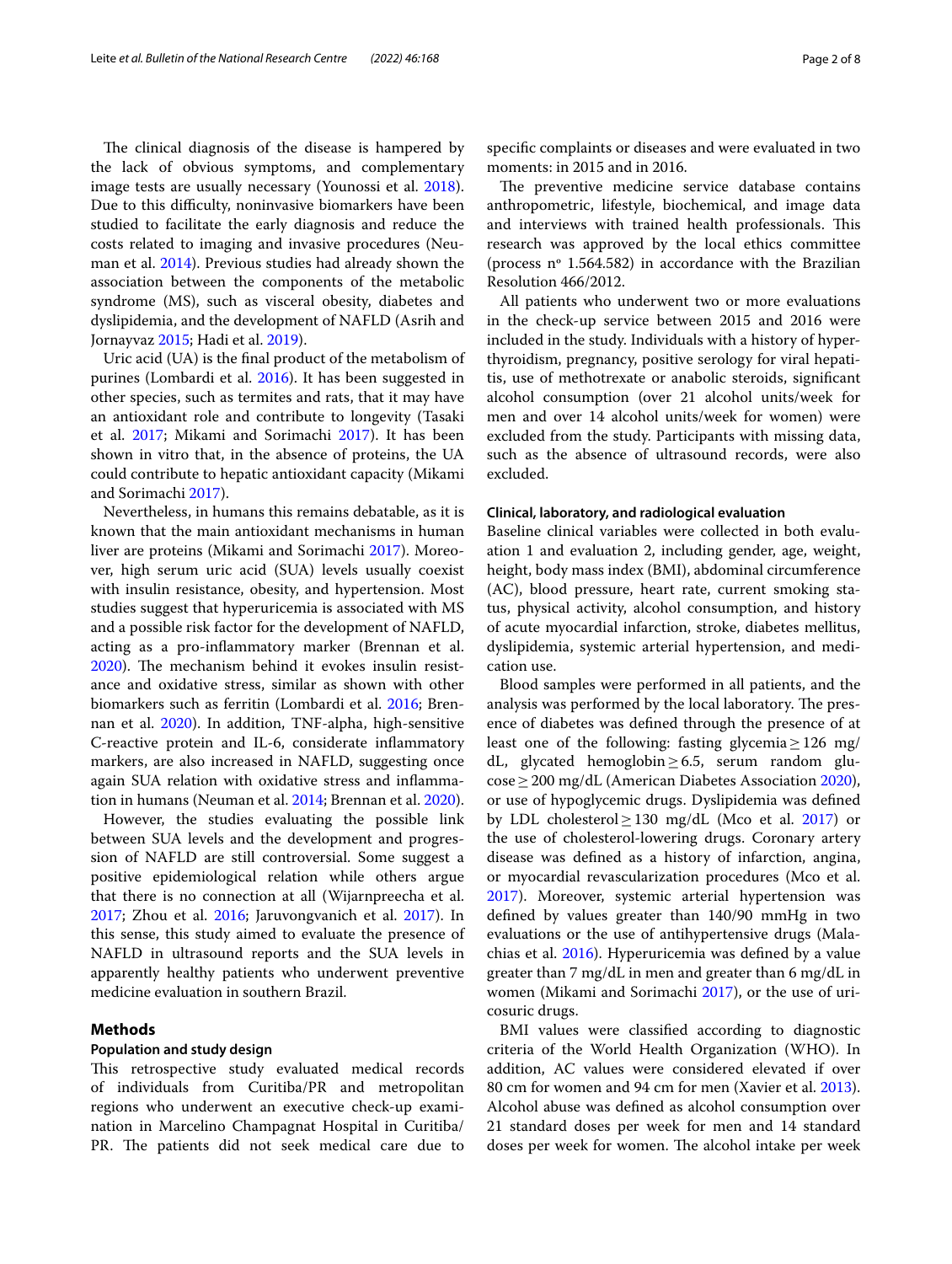was reported by patients and, due to that, it may be underestimated.

The abdominal ultrasound was performed at the local Radiology Image Clinic by an experienced radiologist blind to the study. The ultrasound was the chosen method due to the accessibility and noninvasiveness of the method, not requiring ionizing radiation (Ferraioli and Monteiro [2019\)](#page-6-15). Besides, biomarkers such as alanine aminotransferase (ALT), aspartate aminotransferase (AST), platelets count, albumin, bilirubin, haptoglobulin were not used due to their lack of specifcity or sensibility in the diagnosis of NAFLD or in the assessment of its severity (Neuman et al.  $2014$ ). The dosage of other biomarkers associated with NAFLD progression, as ghrelin and hyaluronic acid (Neuman et al. [2014\)](#page-6-2), was not available in our research center.

The degree of hepatic steatosis (HS) in the ultrasound was graded according to Hamaguchi score, as seen in Table [1](#page-2-0) (Ferraioli and Monteiro [2019](#page-6-15); Hamaguchi et al. [2007](#page-6-16)).

The progression of hepatic steatosis was defined as favorable when patients did not have steatosis in evaluation 1 and continued without steatosis in evaluation 2 or improved the degree of steatosis in evaluation 2 in relation to evaluation 1. Unfavorable progression occurred when patients did not have steatosis in evaluation 1 and presented the disease in evaluation 2 or did not change the degree or worsened the degree of steatosis in evaluation 2 in relation to evaluation 1. The favorable or unfavorable progression of HS was related to the analysis of other variables evaluated in two visits, with emphasis on SUA levels.

## **Statistical analysis**

The variables were described as mean $\pm$ standard deviation or by frequency (percentage). The Student's t test was used for independent samples while the Fisher's exact test was used for categorical variables. The Wald's test and logistic regression model was used for

To analyze the efect of SUA in the progression of NAFLD, gender, abdominal circumference, dyslipidemia, physical activity practice, and glycated hemoglobin were included, and logistic regression models were adjusted for the progression of steatosis. For these logistic regression models, those with statistical signifcance in the univariate analysis of variables of the frst evaluation of the patient were included as covariates. The analyses were conducted with statistical software STATA version 16.0 (StataCorpLp, Texas, USA).

# **Results**

A total of 855 medical records of patients with two evaluations at the executive check-up were initially evaluated (mean interval of  $12 \pm 3$  months). The absence of a second abdominal ultrasound excluded 285 records and 291 were excluded by any of the following: excessive alcohol consumption, diagnosis of viral hepatitis, pregnancy, use of tapazol, methotrexate, or anabolic agents. Tus, the fnal sample resulted in 279 patients.

The majority of the patients evaluated were male (79.9%), and in the frst evaluation, the mean overall age was  $46.9 \pm 7.9$  years  $(47.3 \pm 8.1$  years among men and  $45.9 \pm 7.2$  in women), the mean BMI was  $27.3 \pm 4.0$  kg/m<sup>2</sup>  $(27.8 \pm 3.8 \text{ kg/m}^2 \text{ in men}, 25.4 \pm 3.9 \text{ kg/m}^2 \text{ in women})$  and the mean abdominal circumference was  $97.4 \pm 10.9$  cm in men and  $86.9 \pm 11.8$  cm in women (Table [2\)](#page-3-0).

Most of the individuals were healthy and had a low prevalence of cardiovascular diseases and cardiometabolic risk factors. About 6.5% were smokers, 4.0% diabetics, and 16.6% hypertensive. NAFLD was diagnosed in 26.9% of the analyzed sample, being more prevalent in men (32.3%) in comparison with women (5.4%). The mean SUA levels dosage in a fasting sample was  $5.7 \pm 1.4$  mg/dL in the general sample, and men presented higher levels when compared to women (mean

<span id="page-2-0"></span>**Table 1** Degree of hepatic steatosis according with alterations found in the abdominal ultrasound (Ferraioli and Monteiro [2019](#page-6-15); Hamaguchi et al. [2007](#page-6-16))

| Grade of HS Meaning |             | Alterations in the abdominal ultrasound                                                                                                                                                                                |
|---------------------|-------------|------------------------------------------------------------------------------------------------------------------------------------------------------------------------------------------------------------------------|
| Grade 0             |             | Normal or absence of HS No sonographic alteration                                                                                                                                                                      |
| Grade 1             | Mild HS     | Characterized by increased echogenicity of the hepatic parenchyma in relation to the renal cortex and spleen,<br>with adequate visualization of the vascular walls and diaphragm                                       |
| Grade 2             | Moderate HS | Characterized by increased echogenicity, inadeguate visualization of vascular walls, and partial visualization of<br>the diaphragm                                                                                     |
| Grade 3             | Severe HS   | Characterized by increased echogenicity, non-visualization of vascular walls parallel to the sounding beam,<br>non-visualization of the diaphragm, and posterior surface of the right hepatic lobe by subcostal window |

HS, hepatic steatosis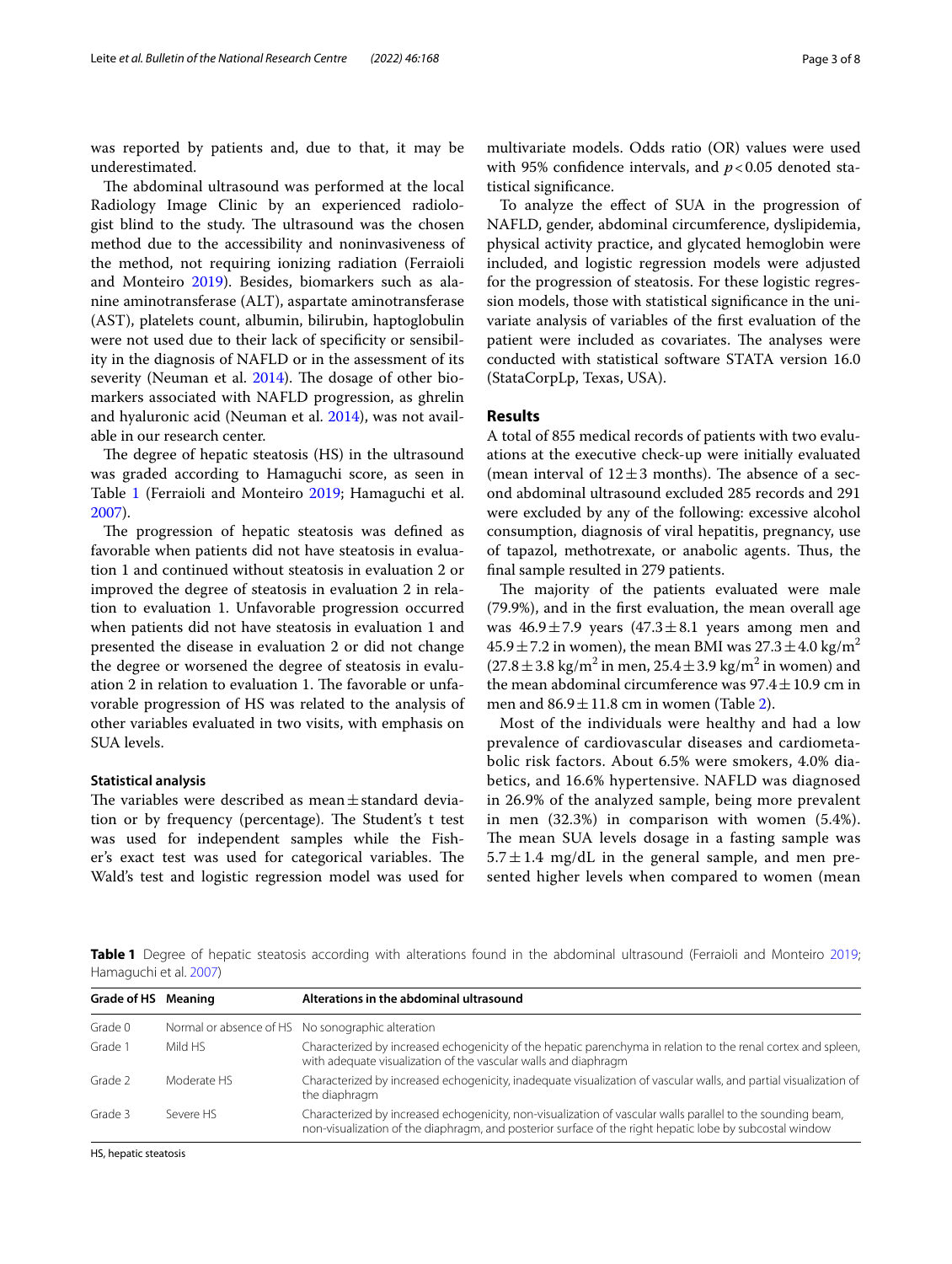| Variable                                          | Classification | <b>Progression of steatosis</b> | $p^*$                    |         |
|---------------------------------------------------|----------------|---------------------------------|--------------------------|---------|
|                                                   |                | Favorable ( $n = 221$ )         | Unfavorable ( $n = 58$ ) |         |
| Age (years)**                                     |                | $46.5 \pm 8.0$                  | $48.1 \pm 7.8$           | 0.180   |
| Sex                                               | Male           | 167 (74.9)                      | 56(25.1)                 |         |
|                                                   | Female         | 54 (96.4)                       | 2(3.6)                   | < 0.001 |
| Weight (kg)                                       |                | 78.8 ± 13.5                     | $92.9 \pm 15.1$          | < 0.001 |
| BMI $(kg/m^2)***$                                 |                | $26.5 \pm 3.5$                  | $30.3 \pm 4.3$           | < 0.001 |
| AC $(cm)^{\beta}$                                 |                | $92.6 \pm 10.6$                 | $105.4 \pm 10.9$         | < 0.001 |
| $E1^*$ -Physical activity (%)                     |                | 155 (83.8)                      | 30(16.2)                 | 0.011   |
| $E1^{\#}$ -SAH <sup><math>\alpha</math></sup> (%) |                | 26 (56.5)                       | 20(43.5)                 | < 0.001 |
| E1 <sup>#</sup> -Diabetes mellitus (%)            |                | 5(45.5)                         | 6(54.6)                  | 0.013   |
| E1 <sup>#</sup> -Alcohol consumption (%)          |                | 184 (78.6)                      | 50(21.4)                 | 0.820   |
| $E1^{\#}$ -Current smoking (%)                    |                | 12(66.7)                        | 6(33.3)                  | 0.228   |
| $E1^*$ -Acute myocardial infarction (%)           |                | 1(100)                          | 0(0)                     |         |
| $E1^*$ -Stroke (%)                                |                | 2(100)                          | 0(0)                     |         |
| E1#-Dyslipidemia (%)                              |                | 75 (67)                         | 37(33)                   | < 0.001 |
| Total cholesterol (mg/dL)                         |                | $187.8 \pm 34.3$                | $189.8 \pm 53.2$         | 0.795   |
| Triglycerides (mg/dL)                             |                | $117.1 \pm 53.6$                | $181.8 \pm 96.4$         | < 0.001 |
| HDL cholesterol (mg/dL)                           |                | $51.7 \pm 12.5$                 | $41.6 \pm 11.2$          | < 0.001 |
| LDL cholesterol (mg/dL)                           |                | $113.3 \pm 33.4$                | $113 \pm 46.8$           | 0.967   |
| NON-HDL cholesterol (mg/dL)                       |                | $134.8 \pm 33.9$                | $150 \pm 55.7$           | 0.074   |
| Gamma-GT (U/L)                                    |                | $31.3 \pm 28.1$                 | $41.7 \pm 48.8$          | 0.143   |
| Glucose (mg/dL)                                   |                | $91.3 \pm 10.9$                 | $97.5 \pm 14.9$          | 0.004   |
| Glycated hemoglobin (HbA1c%)                      |                | $5.5 \pm 0.6$                   | $5.8 \pm 0.6$            | 0.029   |
| GOT (U/L)                                         |                | $21.5 \pm 8.0$                  | $24.4 \pm 14.8$          | 0.153   |
| $GPT$ (U/L)                                       |                | $23.2 \pm 10.5$                 | $34.1 \pm 24.8$          | 0.002   |

<span id="page-3-0"></span>

| <b>Table 2</b> Progression of steatosis and demographic and clinical variables in the first evaluation |  |  |  |
|--------------------------------------------------------------------------------------------------------|--|--|--|
|                                                                                                        |  |  |  |

\*Student t-test for independent samples (quantitative variables); Fisher's exact test (categorical variables); *p*<0.05. \*\*Described by mean±standard deviation (minimum–maximum) or by frequency (percentage). \*\*\*BMI (body mass index). <sup>β</sup>CA (abdominal circumference). <sup>α</sup>SAH (systemic arterial hypertension). <sup>#</sup>E1 (evaluation 1)

 $6.0 \pm 1.2$  mg/dL and  $4.2 \pm 0.9$  mg/dL, respectively) (Table [2\)](#page-3-0).

In the frst ultrasound evaluation, NAFLD was observed in 75 (26.9%) cases (15.4%, 8.2%, and 3.2% with grades 1, 2, and 3, respectively). Among women, this percentage was 5.4%, and among men, it was 32.3% ( $p < 0.001$ ). After an average of one year, ultrasound results indicated 24.4% (*n*=68) of cases with NAFLD (15.4%, 5.7%, and 3.2% with grades 1, 2, and 3, respectively), 3.6% among women, and 29.6% among men (*p* < 0.001). Favorable progression in NAFLD was observed in 79.2% ( $n=221$ ) of the patients, while unfavorable progression was noted in 20.8% (*n*=58) of the patients (Fig. [1](#page-4-0)).

Patients with unfavorable progression of steatosis presented higher BMI (*p*<0.001), waist circumference  $(p<0.001)$ , weight values  $(p<0.001)$ , and higher levels of triglycerides  $(p<0.001)$ , glycemia  $(p=0.004)$ , glycated hemoglobin (*p*=0.029), glutamic-pyruvic transaminase (GPT)  $(p=0.002)$ , and lower levels of HDL cholesterol (*p*<0.001) (Table [2](#page-3-0)).

In comparison with the group with unfavorable progression of steatosis, the group of patients with favorable progression presented a lower mean SUA level in both evaluations  $(5.5 \pm 1.3 \text{ mg/dL} \text{ versus } 6.3 \pm 1.2 \text{ mg}/$ dL,  $p < 0.001$ , and  $5.6 \pm 1.3$  mg/dL versus  $6.6 \pm 1.4$  mg/ dL,  $p < 0.001$ , respectively). The difference between SUA levels in each year was also signifcant in the intragroup analysis ( $p=0.010$ ). However, no significant difference in the variation by year of SUA levels between the groups with favorable and unfavorable progressions was observed (mean  $0.12 \pm 0.86$  versus  $0.25 \pm 1.14$  mg/ dL,  $p = 0.431$ ).

In order to analyze the efect of SUA levels on the progression of NAFLD, logistic regression models were adjusted and included as covariates of those which presented statistical signifcance in the univariate analysis of the first evaluation of the patients (Table  $1$ ). The estimated odds ratio (OR) values with respective 95% confdence intervals are presented in Table [3.](#page-5-0)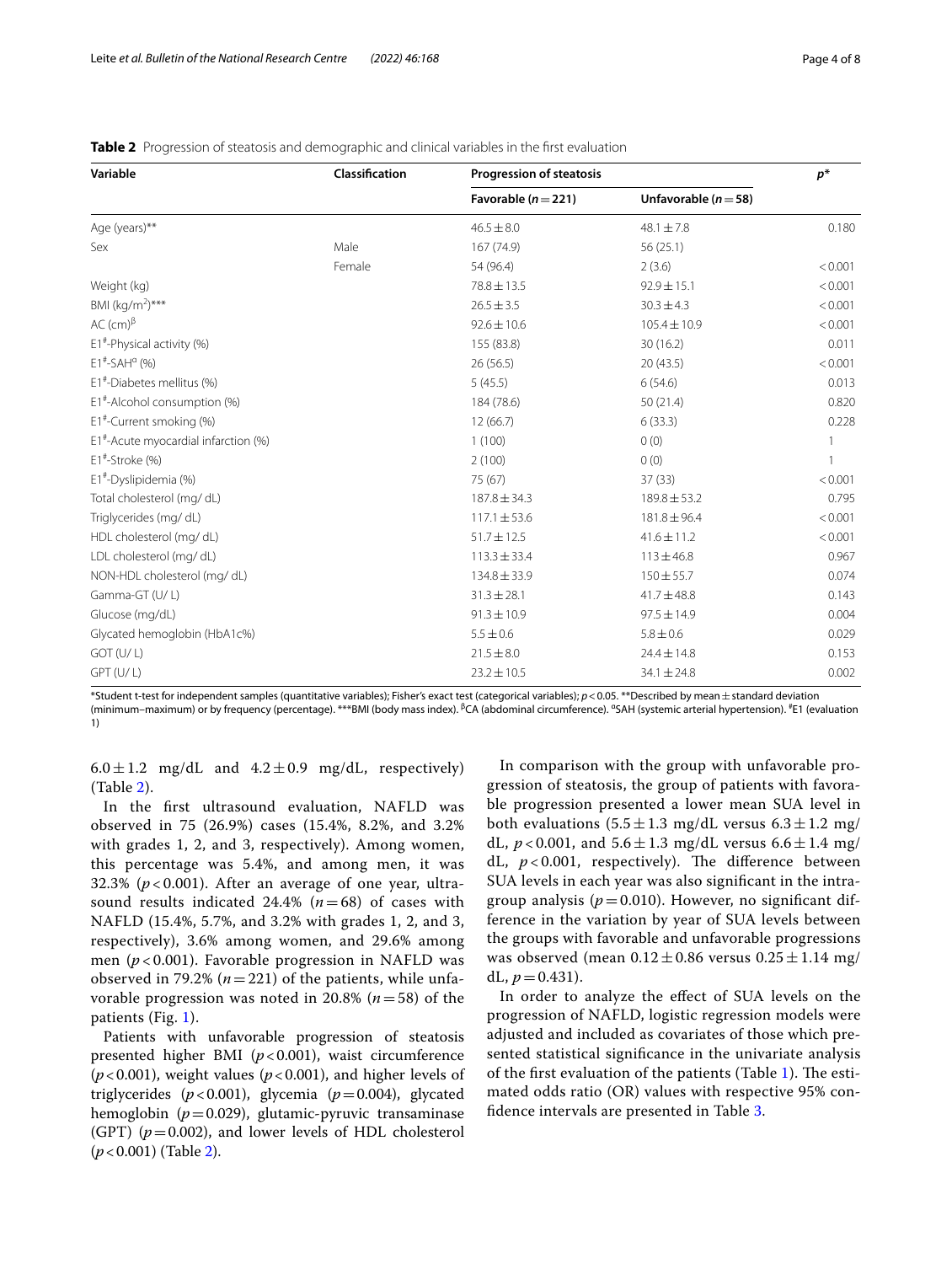| $HS$ in the $2nd$<br>evaluation | $HS$ in the 1 <sup><math>st</math></sup> evaluation |                |                         |              | <b>Total</b> |
|---------------------------------|-----------------------------------------------------|----------------|-------------------------|--------------|--------------|
|                                 | Absence                                             | Grade 1        | Grade 2                 | Grade 3      |              |
| Absence                         | 187                                                 | 16             | 5                       | 3            | 211          |
| Grade 1                         | 16                                                  | 18             | 7                       | 2            | 43           |
| Grade 2                         | $\mathbf{1}$                                        | $\overline{7}$ | $\overline{7}$          | $\mathbf{1}$ | 16           |
| Grade 3                         | $\bf{0}$                                            | $\overline{2}$ | $\overline{\mathbf{4}}$ | 3            | 9            |
| <b>Total</b>                    | 204                                                 | 43             | 23                      | 9            | 279          |

<span id="page-4-0"></span>**Fig. 1** Progression of hepatic steatosis (HS) in both evaluations. \*Favorable progression (in light gray, *n*=221): they had not and continued without steatosis or improved the degree of steatosis. Unfavorable progression (in dark gray, *n*=58): They had not and started to have or did not change/ worsened the degree of steatosis

# **Discussion**

The results of the present study showed a 26.9% prevalence of NAFLD in the analyzed sample, predominant in men, and similar to the worldwide prevalence (You-nossi et al. [2018;](#page-6-0) Hamaguchi et al. [2012\)](#page-6-17). This fact may be related to the possible protective efect of estrogens against NAFLD in premenopausal women (Hamaguchi et al. [2012;](#page-6-17) Gutierrez-Grobe et al. [2010\)](#page-6-18).

In however with women, men also presented higher means of BMI, dyslipidemia, SUA levels, and alcohol consumption. Despite this, the majority of the studied population reported regular physical activity and were slightly overweight without obesity, with a low prevalence of cardiovascular risk factors and cardiovascular outcomes. The elevated prevalence of NAFLD in apparently healthy individuals observed in our analysis is a fact commonly present in other studies, especially in Asiatic populations, enhancing the hypothesis that obesity may not be necessary for the development of the disease (Hsu et al. [2019](#page-6-19); Wei et al. [2015\)](#page-6-20).

The pathogenesis of NAFLD is not yet completely understood; however, it is a consensus that cardiometabolic risk factors such as systemic arterial hypertension, obesity, sedentary lifestyle, and increased abdominal circumference contribute to the development of the disease (Hadi et al. [2019;](#page-6-4) Friedman et al. [2018](#page-6-21); Rinella [2015](#page-6-22)). These factors may produce a continuous inflammatory state and oxidative stress in the liver, with consequent mitochondrial dysfunction and lipid accumulation in the hepatocytes (Seki et al. [2002;](#page-6-23) Day [2002](#page-6-24)).

Uric acid also plays a pro-infammatory role in the cells, releasing proinfammatory mediators (TNF-alpha and interleukin-6) and contributing to the oxidation of lipoproteins, causing metabolic disorders and oxidative stress in the liver (Choi et al. [2014](#page-6-25); Lanaspa et al. [2012](#page-6-26)). Also, hyperuricemia may increase blood pressure through endothelial dysfunction and contribute to the development of insulin resistance, the central mechanism of the MS. However, the pathophysiological relationship between SUA levels and NAFLD is still not completely elucidated.

Hyperuricemia is thought to induce radical oxygen species (ROS) and to activate the NLRP3 infammasome, which inhibits the protein kinase B AKT response to insulin. As an efect, AKT decreases its phosphorylation while the insulin receptor substrate-1 increases. These foster the onset of insulin resistance (Zhu et al. [2014](#page-7-1)). The ROS growth and the NLRP3 inflammasome activation may also cause lipid metabolism impairment. Moreover, ROS production induces endoplasmic reticulum stress, a well-known cause of lipid accumulation in the liver (Lombardi et al. [2016](#page-6-5); Brennan et al. [2020](#page-6-8)). All these pathways may lead to NAFLD onset.

Several reports had already demonstrated the positive relationship between SUA levels and NAFLD, suggesting that uric acid may be a possible biomarker for predicting the presence of NAFLD (Lombardi et al. [2016](#page-6-5); Liang et al. [2015;](#page-6-27) Zheng et al. [2017\)](#page-7-2). However, there is still a lack of studies proposing to evaluate the efects of SUA-lowering therapies on the severity of NAFLD (Paschos et al. [2018\)](#page-6-28). In the present study, we observed that patients that presented an unfavorable progression of NAFLD had higher SUA levels in both frst and second evaluations (6.3 mg/dL and 6.6 mg/dL, respectively), but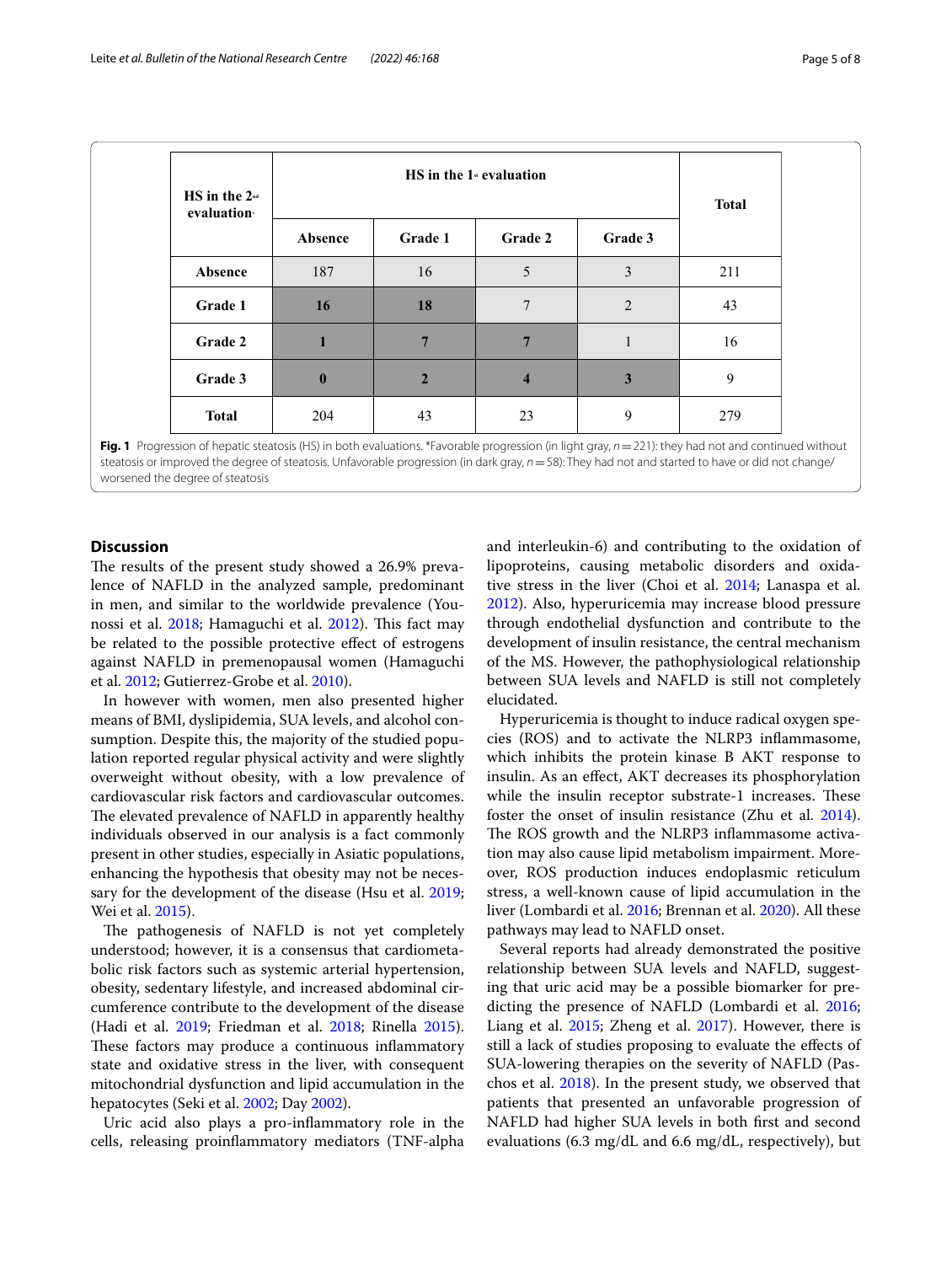<span id="page-5-0"></span>**Table 3** Results of the adjustment of multivariate models for steatosis progression considering variables of the frst evaluation of patients

|         | Variables included in<br>the model | $p^*$   | $OR**$ | IC 95%***      |
|---------|------------------------------------|---------|--------|----------------|
| Model 1 | $E1$ <sup>#</sup> Uric acid        | < 0.001 | 1.68   | $1.30 - 2.16$  |
| Model 2 | E1# Uric acid                      | 0.008   | 1.46   | $1.10 - 1.93$  |
|         | Sex                                | 0.055   | 4.48   | $0.96 - 20.91$ |
| Model 3 | E1# Uric acid                      | 0.410   | 1.16   | $0.81 - 1.65$  |
|         | Sex                                | 0.190   | 2.94   | $0.58 - 14.9$  |
|         | $F1^{\#}$ AC <sup>\$</sup>         | < 0.001 | 1.10   | $1.05 - 1.15$  |
| Model 4 | E1# Uric acid                      | 0.479   | 1.14   | $0.79 - 1.65$  |
|         | Sex                                | 0.185   | 3.06   | $0.58 - 16.2$  |
|         | $F1^{\#}$ AC <sup>\$</sup>         | < 0.001 | 1.01   | $1.05 - 1.14$  |
|         | E1# Physical activity              | 0.137   | 0.55   | $0.25 - 1.21$  |
| Model 5 | $E1$ <sup>#</sup> Uric acid        | 0.534   | 1.12   | $0.78 - 1.62$  |
|         | Sex                                | 0.243   | 2.72   | $0.50 - 14.8$  |
|         | $F1^{\#}$ AC <sup>\$</sup>         | < 0.001 | 1.09   | $1.04 - 1.14$  |
|         | E1# Physical activity              | 0.110   | 0.52   | $0.23 - 1.16$  |
|         | E1# Dyslipidemia                   | 0.012   | 2.7    | 1.24-5.89      |
| Model 6 | $E1^{\#}$ Uric acid                | 0.181   | 1.38   | $0.85 - 2.23$  |
|         | Sex                                | 0.570   | 1.67   | $0.28 - 10.1$  |
|         | $F1^{\#}$ AC <sup>\$</sup>         | 0.064   | 1.06   | $1.00 - 1.12$  |
|         | E1 <sup>#</sup> Physical activity  | 0.118   | 0.45   | $0.16 - 1.24$  |
|         | $F1^{\#}$ HbA1 $c^{\%}$            | 0.583   | 1.23   | $0.59 - 2.57$  |
| Model 7 | E1# Uric acid                      | 0.269   | 1.32   | $0.80 - 2.16$  |
|         | Sex                                | 0.548   | 1.73   | $0.28 - 10.7$  |
|         | $F1^{\#}$ AC <sup>\$</sup>         | 0.103   | 1.05   | $0.99 - 1.11$  |
|         | E1# Physical activity              | 0.066   | 0.37   | $0.13 - 1.08$  |
|         | E1# Dyslipidemia                   | 0.050   | 2.84   | $0.98 - 8.17$  |
|         | $E1^{\#}$ HbA1 $C^{%}$             | 0.760   | 1.12   | $0.54 - 2.33$  |

\*Logistic regression model and Wald test, *p*<0.05. \*\*OR (odds ratio). \*\*\*IC95% (95% confidence intervals). <sup>#</sup>E1 (evaluation 1). <sup>\$</sup>AC (abdominal circumference).<br><sup>%</sup>HbA1c (glycated hemoglobin)

the variation of SUA levels between the two evaluations was not signifcant to justify the unfavorable progression of NAFLD. According to the multivariate analysis, only dyslipidemia and abdominal circumference were associated with the unfavorable progression of NAFLD (models 3, 4, and 5, Table [3\)](#page-5-0), but the results could not diferentiate whether the progression was related to dyslipidemia, to the abdominal circumference, or both factors.

A recent meta-analysis of fve observational studies has also found no signifcant relationship between SUA levels and fbrosis severity in NAFLD (Jaruvongvanich et al. [2017](#page-6-10)). A cross-sectional study in Japan showed that individuals with biopsy-proven NAFLD had signifcantly lower SUA levels in the advanced fbrosis group in comparison with the mild fbrosis group (Nakahara et al. [2014](#page-6-29)). Similarly, Huang et al. conducted a study evaluating the correlation between biopsy-proven nonalcoholic steatohepatitis (NASH) and SUA levels, and the results showed that normal SUA levels were associated with advanced fibrosis stages (Huang et al. [2015\)](#page-6-30). This could be partially explained by the possible antioxidant efect of UA in hepatic tissue, suggested by some articles (Mikami and Sorimachi [2017](#page-6-7)).

Contrary to these results, other studies had shown an association between hyperuricemia and the worsening of NAFLD progression (Liu et al. [2017;](#page-6-31) Sandra et al. [2019](#page-6-32)). Another analysis conducted by an elastography-based approach demonstrated that higher SUA levels were signifcantly associated with the severity of NAFLD in a fbrosis scale (Sandra et al. [2019](#page-6-32)). Another study showed that this association was present even in nonobese individuals on advanced histological infammation of the liver which was associated with worse SUA levels (Liu et al. [2017](#page-6-31)). In our study, the proportion of patients with hyperuricemia is low, which could partially explain the contrasting results. The threshold for an independent pro-infammatory and independent activity of SUA in NAFLD may be higher than our current observed levels in our patients.

The present study has some considerable limitations. The first one is related to the low number of individuals included in the fnal analysis; therefore, these results may not apply to the general population. In addition, the NAFLD diagnosis was made by an ultrasound-based approach, which is not considered the gold-standard method for the NAFLD evaluation since it is not sensitive enough to detect mild variation in hepatic steatosis. Nevertheless, the high sensibility and specifcity of this method make it acceptable for use in epidemiological studies as this one. Furthermore, the alcohol intake parameters were obtained by interview, and thus the exact amount of alcohol consumption in grams was not possible to be obtained.

# **Conclusions**

Despite the absence of longitudinal association, the results reinforce the elevated prevalence of NAFLD found in asymptomatic individuals. This fact holds up the need for rigorous investigation of the disease, including patients with normal or lower BMI. Also, despite a high prevalence of NAFLD in an otherwise healthy adult population, SUA levels were not independent predictors of NAFLD incidence in a 12-month follow-up period. Future studies should focus on longer follow-ups between evaluations and repeated measures of the SUA levels.

#### **Abbreviations**

NAFLD: Nonalcoholic fatty liver disease; SUA: Serum uric acid; MS: Metabolic syndrome; UA: Uric acid; BMI: Body mass index; AC: Abdominal circumference;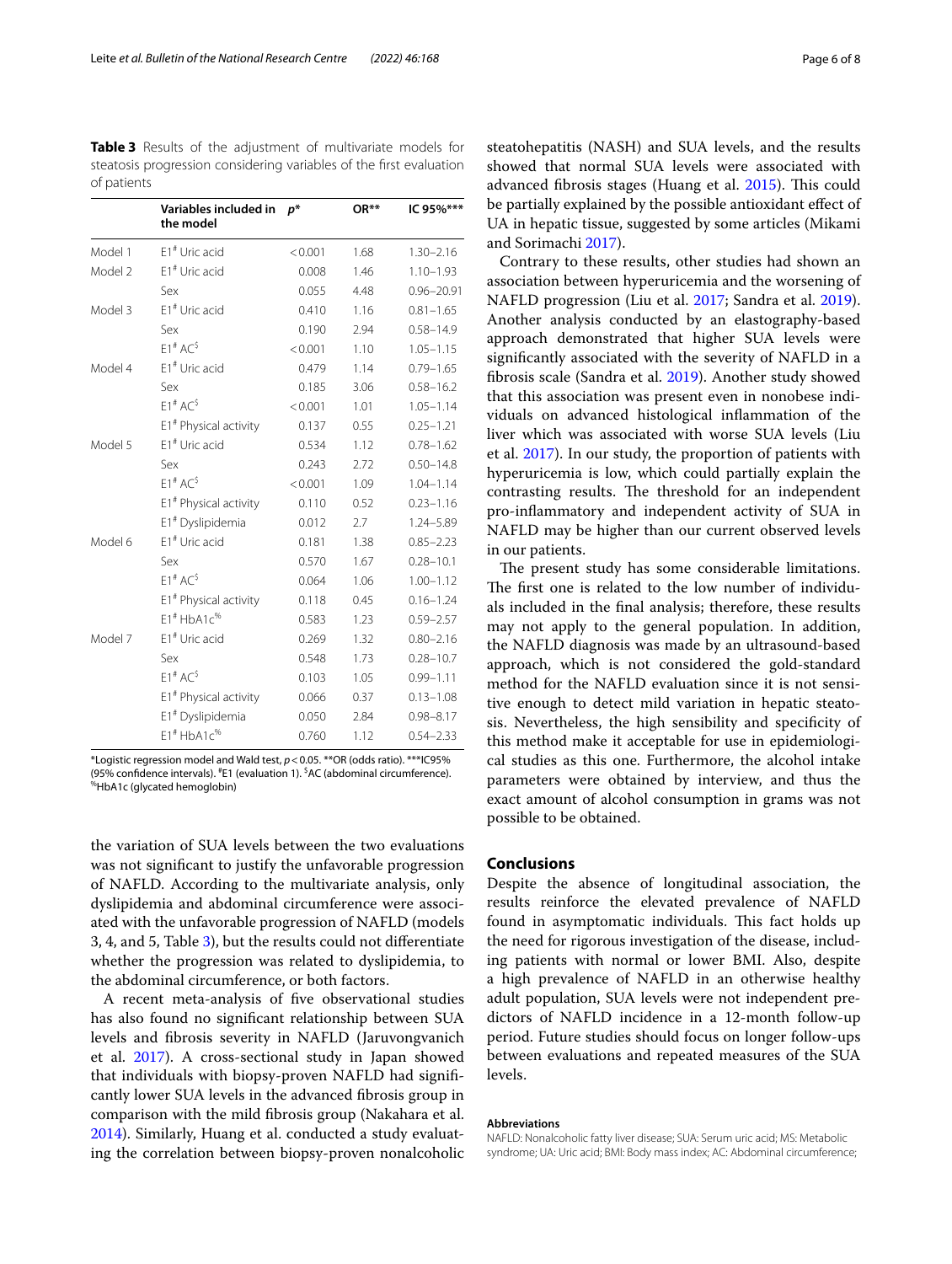WHO: World Health Organization; HS: Hepatic steatosis; OR: Odds ratio; GPT: Glutamic-pyruvic transaminase; NASH: Nonalcoholic steatohepatitis; ROS: Reactive oxygen species.

#### **Acknowledgements**

Ultrasound images analyzed in the present paper were a courtesy of Dr. Fabio Lucio Stahlschmidt.

# **Author contributions**

All authors contributed to the study conception and design. Data collection and writing of the manuscript were performed by ABH, MFL, and PABMJ. Design of the study, data interpretation, and revision of the manuscript were performed by GLM and CPB. Statistical analysis was performed by MO. All authors read and approved the fnal manuscript.

#### **Funding**

The master's degree Grasiele de Lourdes Martins received a master's fee provided by the*Coordenação de Aperfeiçoamento de Pessoal de Nível Superior(CAPES).*

## **Availability of data and materials**

The datasets used and/or analyzed during the current study are available from the corresponding author on reasonable request.

## **Declarations**

#### **Ethics approval and consent to participate**

This research was approved by the *Pontifícia Universidade Católica do Paraná* ethics committee (process nº 1.564.582) in accordance with the Brazilian Resolution 466/2012. The consent to participate is not applicable.

#### **Consent for publication**

Not applicable.

#### **Competing interests**

The authors declare that they have no competing interests.

#### **Author details**

<sup>1</sup> Pontifícia Universidade Católica do Paraná (PUCPR), Av. Presidente Affonso Camargo, 1399, Cristo Rei, Curitiba, Paraná, Brazil. <sup>2</sup> Hospital Marcelino Champagnat, Curitiba, Paraná, Brazil.

# Received: 22 October 2021 Accepted: 16 May 2022 Published online: 04 June 2022

#### **References**

- <span id="page-6-11"></span>American Diabetes Association (2020) Classifcation and diagnosis of diabetes: standards of medical care in diabetes-2020. Diabetes Care 3(Supplement 1):S14–S31
- <span id="page-6-3"></span>Asrih M, Jornayvaz FR (2015) Metabolic syndrome and nonalcoholic fatty liver disease: is insulin resistance the link? Mol Cell Endocrinol 418:55–65
- <span id="page-6-8"></span>Brennan P, Clare K, George J, Dillon JF (2020) Determining the role for uric acid in non-alcoholic steatohepatitis development and the utility of urate metabolites in diagnosis: an opinion review. World J Gastroenterol 26(15):1683–1690
- <span id="page-6-25"></span>Choi YJ et al (2014) Uric acid induces fat accumulation via generation of endoplasmic reticulum stress and SREBP-1c activation in hepatocytes. Lab Investig 94(10):1114–1125
- <span id="page-6-24"></span>Day CP (2002) Pathogenesis of steatohepatitis. Bailliere's Best Pract Res Clin Gastroenterol 16(5):663–678
- <span id="page-6-4"></span>El Hadi H, Di Vincenzo A, Vettor R, Rossato M (2019) Cardio-metabolic disorders in non-alcoholic fatty liver disease. Int J Mol Sci 20(9):2215
- <span id="page-6-15"></span>Ferraioli G, Monteiro LBS (2019) Ultrasound-based techniques for the diagnosis of liver steatosis. World J Gastroenterol 25(40):6053–6062
- <span id="page-6-21"></span>Friedman SL, Neuschwander-Tetri BA, Rinella M, Sanyal AJ (2018) Mechanisms of NAFLD development and therapeutic strategies. Nat Med 24(7):908–922
- <span id="page-6-18"></span>Gutierrez-Grobe Y, Ponciano-Rodríguez G, Ramos MH, Uribe M, Méndez-Sánchez N (2010) Prevalence of non alcoholic fatty liver disease in premenopausal, posmenopausal and polycystic ovary syndrome women. The role of estrogens. Ann Hepatol 9(4):402–409
- <span id="page-6-16"></span>Hamaguchi M et al (2007) The severity of ultrasonographic findings in nonalcoholic fatty liver disease refects the metabolic syndrome and visceral fat accumulation. Am J Gastroenterol 102(12):2708–2715
- <span id="page-6-17"></span>Hamaguchi M, Kojima T, Ohbora A, Takeda N, Fukui M, Kato T (2012) Aging is a risk factor of nonalcoholic fatty liver disease in premenopausal women. World J Gastroenterol 18(3):237–243
- <span id="page-6-19"></span>Hsu CL et al (2019) Role of fatty liver index and metabolic factors in the prediction of nonalcoholic fatty liver disease in a lean population receiving health checkup. Clin Transl Gastroenterol 10(5):1–8
- <span id="page-6-30"></span>Huang JF et al (2015) Hyperuricemia inversely correlates with disease severity in Taiwanese nonalcoholic steatohepatitis patients. PLoS ONE 10(10):1–13
- <span id="page-6-10"></span>Jaruvongvanich V, Ahuja W, Wijarnpreecha K, Ungprasert P (2017) Hyperuricemia is not associated with severity of liver fbrosis in patients with nonalcoholic fatty liver disease: a systematic review and meta-analysis. Eur J Gastroenterol Hepatol 29(6):694–697
- <span id="page-6-26"></span>Lanaspa MA et al (2012) Uric acid induces hepatic steatosis by generation of mitochondrial oxidative stress: Potential role in fructose-dependent and -independent fatty liver. J Biol Chem 287(48):40732–40744
- <span id="page-6-27"></span>Liang J et al (2015) Serum uric acid and non-alcoholic fatty liver disease in non-hypertensive Chinese adults: The cardiometabolic risk in Chinese (CRC) study. Eur Rev Med Pharmacol Sci 19(2):305–311
- <span id="page-6-31"></span>Liu J et al (2017) Relationship of serum uric acid level with non-alcoholic fatty liver disease and its infammation progression in non-obese adults. Hepatol Res 47(3):E104–E112
- <span id="page-6-5"></span>Lombardi R, Pisano G, Fargion S (2016) Role of serum uric acid and ferritin in the development and progression of NAFLD. Int J Mol Sci 17(4):548
- <span id="page-6-13"></span>Malachias MVB, Plavnik FL, Machado CA, Malta D, Scala LCN, Fuchs S (2016) 7<sup>a</sup> Diretriz Brasileira de Hipertensão Arterial. Arq Bras Cardiol 107(3):1–6
- <span id="page-6-12"></span>Mco I et al (2017) Atualização da diretriz brasileira de dislipidemia e prevenção da aterosclerose - 2017
- <span id="page-6-7"></span>Mikami T, Sorimachi M (2017) Uric acid contributes greatly to hepatic antioxidant capacity besides protein. Physiol Res 66(6):1001–1007
- <span id="page-6-29"></span>Nakahara T et al (2014) Type 2 diabetes mellitus is associated with the fbrosis severity in patients with nonalcoholic fatty liver disease in a large retrospective cohort of Japanese patients. J Gastroenterol 49(11):1477–1484
- <span id="page-6-2"></span>Neuman MG, Cohen LB, Nanau RM (2014) Biomarkers in nonalcoholic fatty liver disease. Can J Gastroenterol Hepatol 28(11):607–618
- <span id="page-6-28"></span>Paschos P, Athyros VG, Tsimperidis A, Katsoula A, Grammatikos N, Giouleme O (2018) Can serum uric acid lowering therapy contribute to the prevention or treatment of nonalcoholic fatty liver disease? Curr Vasc Pharmacol 16(3):269–275
- <span id="page-6-1"></span>Perumpail BJ, Khan MA, Yoo ER, Cholankeril G, Kim D, Ahmed A (2017) Clinical epidemiology and disease burden of nonalcoholic fatty liver disease. World J Gastroenterol 23(47):8263–8276
- <span id="page-6-22"></span>Rinella ME (2015) Nonalcoholic fatty liver disease a systematic review. JAMA 313(22):2263–2273
- <span id="page-6-32"></span>Sandra S, Lesmana CRA, Purnamasari D, Kurniawan J, Gani RA (2019) Hyper‑ uricemia as an independent risk factor for non-alcoholic fatty liver disease (NAFLD) progression evaluated using controlled attenuation parametertransient elastography: lesson learnt from tertiary referral center. Diabetes Metab Syndr Clin Res Rev 13(1):424–428
- <span id="page-6-23"></span>Seki S, Kitada T, Yamada T, Sakaguchi H, Nakatani K, Wakasa K (2002) In situ detection of lipid peroxidation and oxidative DNA damage in non-alcoholic fatty liver diseases. J Hepatol 37(1):56–62
- <span id="page-6-6"></span>Tasaki E, Sakurai H, Nitao M, Matsuura K, Iuchi Y (2017) Uric acid, an important antioxidant contributing to survival in termites. PLoS ONE 12(6):1–12
- <span id="page-6-20"></span>Wei JL et al (2015) Prevalence and severity of nonalcoholic fatty liver disease in non-obese patients: a population study using proton-magnetic resonance spectroscopy. Am J Gastroenterol 110(9):1306–1314
- <span id="page-6-9"></span>Wijarnpreecha K, Panjawatanan P, Lekuthai N, Thongprayoon C, Cheungpasitporn W, Ungprasert P (2017) Hyperuricaemia and risk of nonalcoholic fatty liver disease: a meta-analysis. Liver Int 37(6):906–918
- <span id="page-6-14"></span>Xavier HT et al (2013) V Diretriz Brasileira de dislipidemias e prevenção da aterosclerose. Arq Bras Cardiol 101(4 SUPPL. 1):1–20
- <span id="page-6-0"></span>Younossi Z et al (2018) Global burden of NAFLD and NASH: trends, predictions, risk factors and prevention. Nat Rev Gasentrol Hepatol 15:11–20